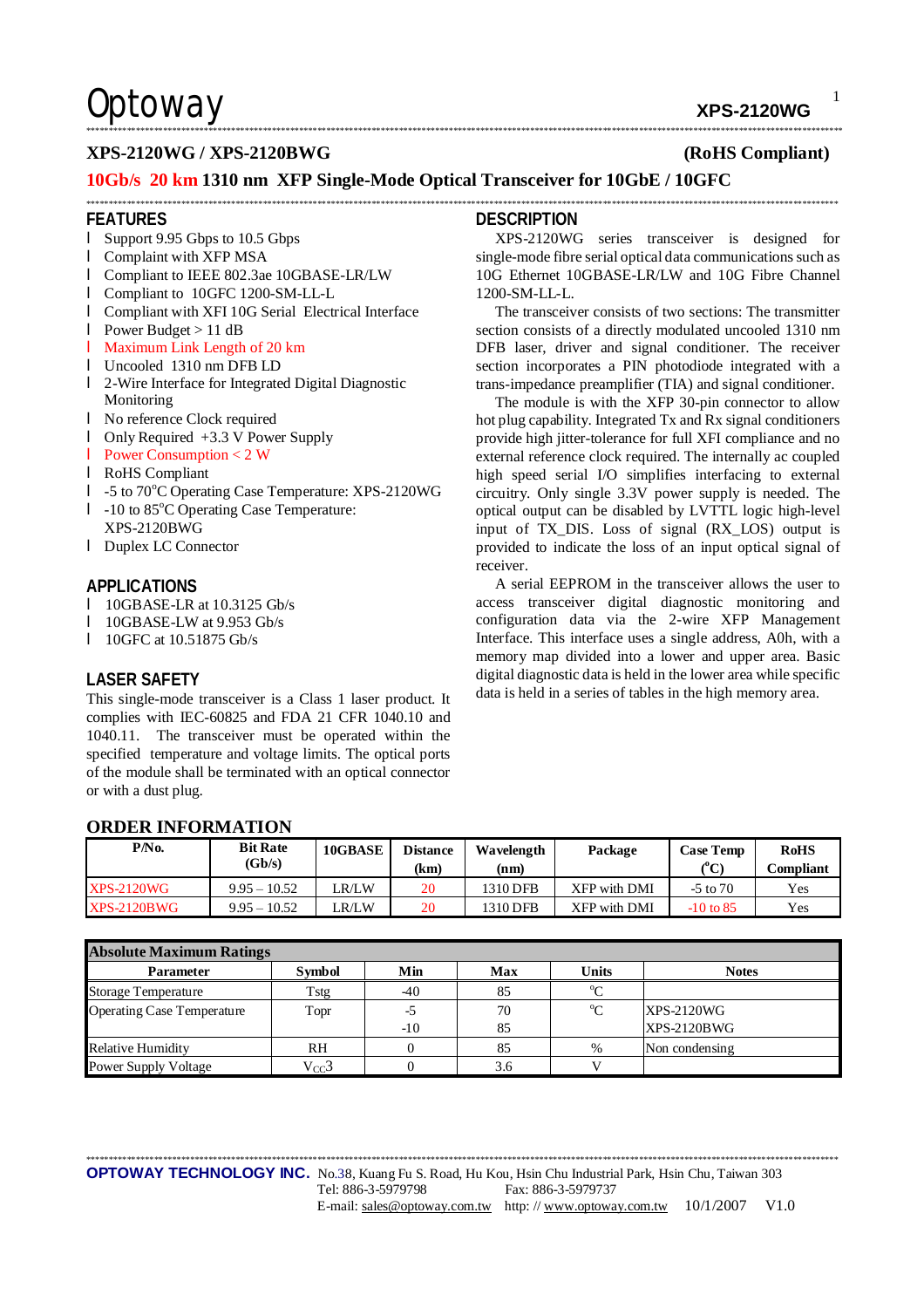# Optoway **XPS-2120WG**

| <b>Recommended Operating Conditions</b> |               |       |     |            |                          |  |  |  |
|-----------------------------------------|---------------|-------|-----|------------|--------------------------|--|--|--|
| <b>Parameter</b>                        | <b>Symbol</b> | Min   |     | <b>Max</b> | <b>Units / Notes</b>     |  |  |  |
| <b>Power Supply Voltage</b>             | $V_{CC}$ 3    | 3.13  | 3.3 | 3.47       |                          |  |  |  |
| Power Supply Current (@3.3V)            | $I_{CC}$ 3    |       |     | 550        | mA                       |  |  |  |
| <b>Power Dissipation</b>                | $P_D$         |       |     |            |                          |  |  |  |
| <b>Operating Case Temperature</b>       | Topr          | -5    |     | 70         | $\rm ^{o}C$ / XPS-2120WG |  |  |  |
|                                         |               | $-10$ |     | 85         | $\rm{°C}$ / XPS-2120BWG  |  |  |  |
| Data Rate                               |               | 9.95  |     | 10.52      | $\rm{Gb/s}$              |  |  |  |

\*\*\*\*\*\*\*\*\*\*\*\*\*\*\*\*\*\*\*\*\*\*\*\*\*\*\*\*\*\*\*\*\*\*\*\*\*\*\*\*\*\*\*\*\*\*\*\*\*\*\*\*\*\*\*\*\*\*\*\*\*\*\*\*\*\*\*\*\*\*\*\*\*\*\*\*\*\*\*\*\*\*\*\*\*\*\*\*\*\*\*\*\*\*\*\*\*\*\*\*\*\*\*\*\*\*\*\*\*\*\*\*\*\*\*\*\*\*\*\*\*\*\*\*\*\*\*\*\*\*\*\*\*\*\*\*\*\*\*\*\*\*\*\*\*\*\*\*\*\*\*\*\*\*\*\*\*\*\*\*\*\*\*\*\*\*\*

| Transmitter Optical Specifications (Topr= -5 to $70^{\circ}$ C, Vcc3 = 3.3V $\pm$ 5%) |                                               |        |      |            |              |                |  |
|---------------------------------------------------------------------------------------|-----------------------------------------------|--------|------|------------|--------------|----------------|--|
| <b>Parameter</b>                                                                      | <b>Symbol</b>                                 | Min    | Typ  | <b>Max</b> | <b>Units</b> | <b>Notes</b>   |  |
| <b>Average Launch Power</b>                                                           | $P_{\text{O}, \underline{\text{Avg}}}$        | $-3$   |      |            | dBm          |                |  |
| <b>Optical Modulation Amplitude</b>                                                   | $P_{\text{O, OMA}}$                           | $-3.5$ |      |            | dBm          |                |  |
| <b>Extinction Ratio</b>                                                               | ER                                            | 3.5    |      |            | dB           |                |  |
| <b>Output Center Wavelength</b>                                                       | $\lambda c$                                   | 1290   | 1310 | 1330       | nm           |                |  |
| Output Spectrum Width                                                                 | $\sigma_{\lambda}$                            |        |      |            | nm           | -20 dB width   |  |
| Side Mode Suppression Ratio                                                           | <b>SMSR</b>                                   | 30     |      |            | dB           |                |  |
| <b>Relative Intensity Noise</b>                                                       | <b>RIN</b>                                    |        |      | $-128$     | dB/Hz        |                |  |
| Transmitter and Dispersion                                                            | <b>TDP</b>                                    |        |      | 2          | dB           | $\overline{c}$ |  |
| Penalty                                                                               |                                               |        |      |            |              |                |  |
| <b>Optical Eye Mask</b>                                                               | Compliant with IEEE 802.3ae 10GBASE-L XFP MSA |        |      |            |              |                |  |
| Average Launch Power of OFF                                                           |                                               |        |      | $-30$      | dBm          |                |  |
| Transmitter                                                                           |                                               |        |      |            |              |                |  |

1. Output power is power coupled into a 9/125 μm single-mode fiber.

2. Measured with a PRBS  $2^{31}$ -1 test pattern @10.3125 Gbps.

| Receiver Optical Specifications (Topr= -5 to 70°C, Vcc3 = $3.3V \pm 5\%$ ) |                  |       |       |       |              |                         |  |  |
|----------------------------------------------------------------------------|------------------|-------|-------|-------|--------------|-------------------------|--|--|
| <b>Parameter</b>                                                           | <b>Symbol</b>    | Min   | Typ   | Max   | <b>Units</b> | <b>Notes</b>            |  |  |
| Sensitivity in OMA                                                         | Sen1             |       |       | $-14$ | dBm          |                         |  |  |
| Receiver Overload                                                          | $P_{MAX}$        |       | $---$ |       | dBm          |                         |  |  |
| <b>LOS</b> -- Deasserted                                                   | LOS <sub>D</sub> | ---   |       | $-15$ | dBm          | Transition: low to high |  |  |
| LOS -- Asserted                                                            | LOS <sub>A</sub> | $-25$ |       | ---   | dBm          | Transition: high to low |  |  |
| LOS -- Hysteresis                                                          |                  |       | $---$ |       | dB           |                         |  |  |
| Wavelength of Operation                                                    | λc               | 1260  |       | 1565  | nm           |                         |  |  |

3. Measured with worst ER; BER  $< 10^{-12}$  and PRBS  $2^{31}$ -1.

\*\*\*\*\*\*\*\*\*\*\*\*\*\*\*\*\*\*\*\*\*\*\*\*\*\*\*\*\*\*\*\*\*\*\*\*\*\*\*\*\*\*\*\*\*\*\*\*\*\*\*\*\*\*\*\*\*\*\*\*\*\*\*\*\*\*\*\*\*\*\*\*\*\*\*\*\*\*\*\*\*\*\*\*\*\*\*\*\*\*\*\*\*\*\*\*\*\*\*\*\*\*\*\*\*\*\*\*\*\*\*\*\*\*\*\*\*\*\*\*\*\*\*\*\*\*\*\*\*\*\*\*\*\*\*\*\*\*\*\*\*\*\*\*\*\*\*\*\*\*\*\*\*\*\*\*\*\*\*\*\*\*\*\*\*\* **OPTOWAY TECHNOLOGY INC.** No.38, Kuang Fu S. Road, Hu Kou, Hsin Chu Industrial Park, Hsin Chu, Taiwan 303 Tel: 886-3-5979798 Fax: 886-3-5979737 E-mail: [sales@optoway.com.tw](mailto:sales@optoway.com.tw) http: // [www.optoway.com.tw](http://www.optoway.com.tw) 10/1/2007 V1.0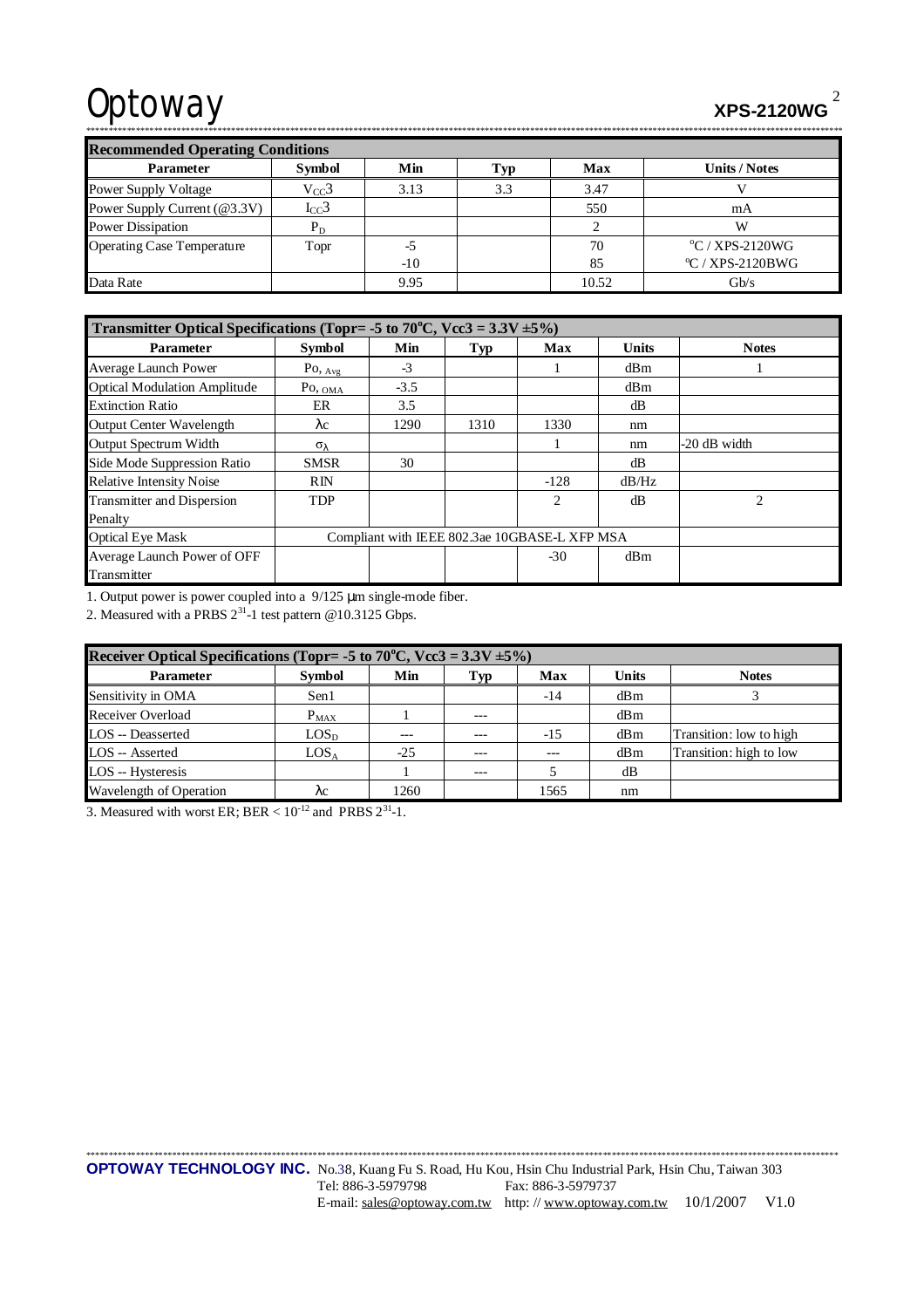# Optoway

 $XPS-2120WG$ <sup>3</sup>

| . <u>.</u> |
|------------|
|            |

| <b>Electrical Characteristics</b>                |                                                         |            |     |            |              |                          |  |  |  |  |
|--------------------------------------------------|---------------------------------------------------------|------------|-----|------------|--------------|--------------------------|--|--|--|--|
| <b>Parameter</b>                                 | <b>Symbol</b>                                           | Min        | Typ | <b>Max</b> | <b>Units</b> | <b>Notes</b>             |  |  |  |  |
|                                                  | High-Speed Signal (CML) Interface Specification         |            |     |            |              |                          |  |  |  |  |
| <b>Input Data Rate</b>                           |                                                         | 9.95       |     | 10.52      | $\rm{Gb/s}$  |                          |  |  |  |  |
| Differential Input Impedance                     | Rin                                                     |            | 100 |            | Ω            |                          |  |  |  |  |
| Differential Data Input Amplitude                |                                                         | 120        |     | 820        | mVpp         | 1, Internally AC coupled |  |  |  |  |
| <b>Output Data Rate</b>                          |                                                         | 9.95       |     | 10.52      | Gb/s         |                          |  |  |  |  |
| Differential Output Impedance                    | Rout                                                    |            | 100 |            | Ω            |                          |  |  |  |  |
| Differential Data Output<br>Amplitude            |                                                         | 340        |     | 850        | mVpp         | 1, Internally AC coupled |  |  |  |  |
| Low-Speed Signal (LVTTL) Interface Specification |                                                         |            |     |            |              |                          |  |  |  |  |
| Input High Voltage                               |                                                         | 2.0        |     | Vcc        | V            |                          |  |  |  |  |
| <b>Input Low Voltage</b>                         |                                                         | <b>GND</b> |     | 0.8        | V            |                          |  |  |  |  |
| <b>Output High Voltage</b>                       |                                                         | 2.4        |     | Vcc        | V            |                          |  |  |  |  |
| <b>Output Low Voltage</b>                        |                                                         | <b>GND</b> |     | 0.5        | V            |                          |  |  |  |  |
|                                                  | <b>Reference Clock (LVPECL) Interface Specification</b> |            |     |            |              |                          |  |  |  |  |
| No reference clock                               |                                                         |            |     |            |              |                          |  |  |  |  |

1. The differential input and output amplitudes are per XFP MSA mask at points B' and C'.

| <b>Transceiver Timing Characteristics</b> |                |          |            |            |              |              |  |  |
|-------------------------------------------|----------------|----------|------------|------------|--------------|--------------|--|--|
| <b>Parameter</b>                          | <b>Symbol</b>  | Min      | <b>Typ</b> | <b>Max</b> | <b>Units</b> | <b>Notes</b> |  |  |
| TX DIS Assert Time                        | t_off          |          |            | 10         | $\mu s$      |              |  |  |
| TX_DIS Negate Time                        | t on           |          |            | 2          | ms           |              |  |  |
| Time to Initialize                        | t init         |          |            | 300        | ms           |              |  |  |
| <b>Interrupt Assert Delay</b>             | interrupt_on   |          |            | 200        | ms           |              |  |  |
| <b>Interrupt Negate Delay</b>             | interrupt_off  |          |            | 500        | μs           |              |  |  |
| P Down/PST Assert Delay                   | P_Down/RST_on  |          |            | 100        | $\mu s$      |              |  |  |
| P_Down Nagate Delay                       | P Down/RST off |          |            | 300        | ms           |              |  |  |
| Mod NR Assert Delay                       | Mod_nr_on      |          |            |            | ms           |              |  |  |
| Mod_NR Negate Delay                       | Mod_nr_off     |          |            |            | ms           |              |  |  |
| Mod_Desel Assert Time                     | T_Mod_Desel    |          |            | 2          | ms           |              |  |  |
| Mod_Desel De-Assert Time                  | T_Mod_Sel      |          |            | 2          | ms           |              |  |  |
| P_Down Reset Time                         | T_reset        | 10       |            |            | μs           |              |  |  |
| RX_LOS Assert Delay                       | T_Los_on       |          |            | 100        | $\mu s$      |              |  |  |
| RX_LOS Negate Delay                       | T_Los_off      |          |            | 100        | μs           |              |  |  |
| Serial ID Clock Rate                      | $f_{SCL}$      | $\Omega$ |            | 400        | kHz          |              |  |  |

\*\*\*\*\*\*\*\*\*\*\*\*\*\*\*\*\*\*\*\*\*\*\*\*\*\*\*\*\*\*\*\*\*\*\*\*\*\*\*\*\*\*\*\*\*\*\*\*\*\*\*\*\*\*\*\*\*\*\*\*\*\*\*\*\*\*\*\*\*\*\*\*\*\*\*\*\*\*\*\*\*\*\*\*\*\*\*\*\*\*\*\*\*\*\*\*\*\*\*\*\*\*\*\*\*\*\*\*\*\*\*\*\*\*\*\*\*\*\*\*\*\*\*\*\*\*\*\*\*\*\*\*\*\*\*\*\*\*\*\*\*\*\*\*\*\*\*\*\*\*\*\*\*\*\*\*\*\*\*\*\*\*\*\*\*\* **OPTOWAY TECHNOLOGY INC.** No.38, Kuang Fu S. Road, Hu Kou, Hsin Chu Industrial Park, Hsin Chu, Taiwan 303 Tel: 886-3-5979798 Fax: 886-3-5979737 E-mail: [sales@optoway.com.tw](mailto:sales@optoway.com.tw) http://www.optoway.com.tw 10/1/2007 V1.0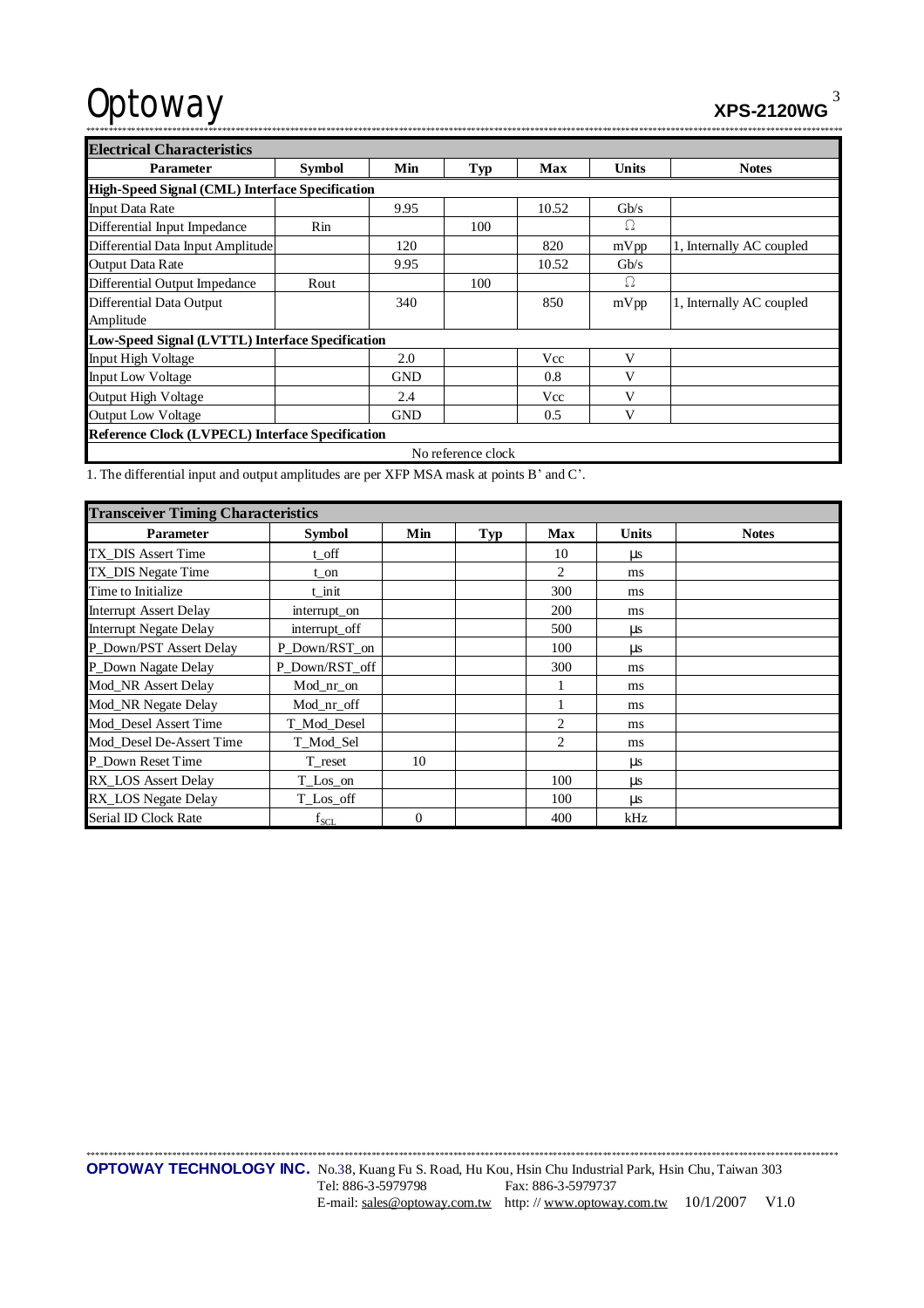## Optoway

### Management Interface

The structure of the memory map is shown in Figure 1, which is accessible over a 2-wire serial interface at the 8-bit address 1010000X (A0h). The normal 256 byte I2C address space is divided into low and upper blocks of 128 Bytes. The lower block of 128 Bytes is always directly available and is used for the diagnostics and control function. Multiple blocks of memories are available in the upper 128 Bytes of the address space. These are individually addressed through a table select Byte which the user enters into a location in the lower address space. Thus, there is a total available address space of 128\*256  $=$  32 Kbytes in this upper memory space. The contents of Table 01h are listed in Table 1 below. Please refer SFF INF-8077i (Revision 4.5) for detailed information.



Figure 1. 2-wire Serial Digital Diagnostic Memory Map

|              | 1.4011          |                        |
|--------------|-----------------|------------------------|
| Data Address | Parameter       | Accuracy               |
| $96 - 97$    | Temperature     | $\pm$ 3 <sup>o</sup> C |
| $98 - 99$    | Reserved        |                        |
| $100 - 101$  | Tx Bias         | $\pm 10\%$             |
| $102 - 103$  | Tx Power        | $\pm 2dB$              |
| $104 - 105$  | <b>Rx Power</b> | $\pm 2dB$              |
| $106 - 107$  | Vcc3            | $\pm$ 3%               |

### **Table 1 Monitoring Specification**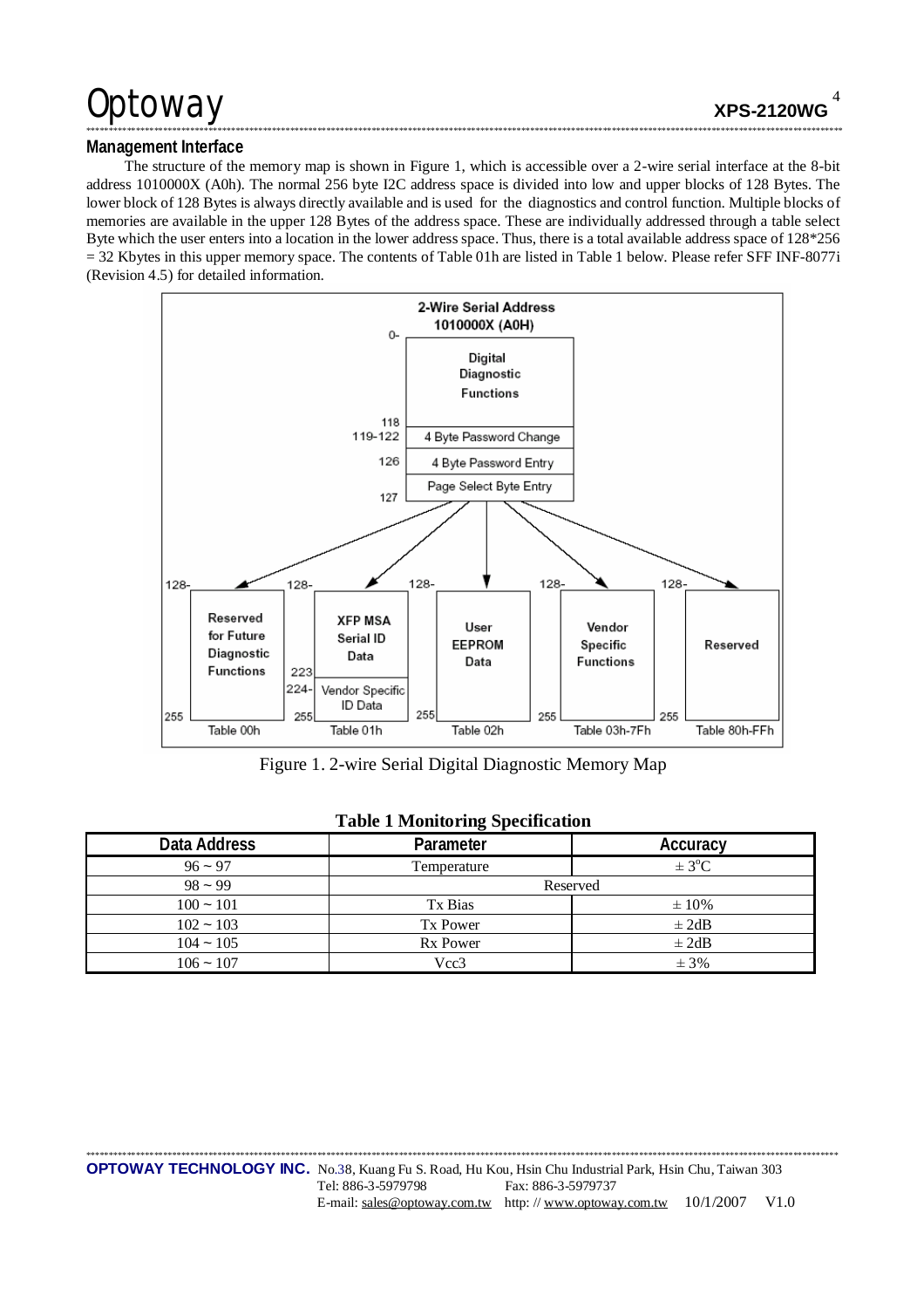# Optoway **XPS-2120WG**

## **CONNECTION DIAGRAM**



\*\*\*\*\*\*\*\*\*\*\*\*\*\*\*\*\*\*\*\*\*\*\*\*\*\*\*\*\*\*\*\*\*\*\*\*\*\*\*\*\*\*\*\*\*\*\*\*\*\*\*\*\*\*\*\*\*\*\*\*\*\*\*\*\*\*\*\*\*\*\*\*\*\*\*\*\*\*\*\*\*\*\*\*\*\*\*\*\*\*\*\*\*\*\*\*\*\*\*\*\*\*\*\*\*\*\*\*\*\*\*\*\*\*\*\*\*\*\*\*\*\*\*\*\*\*\*\*\*\*\*\*\*\*\*\*\*\*\*\*\*\*\*\*\*\*\*\*\*\*\*\*\*\*\*\*\*\*\*\*\*\*\*\*\*\*\*

### **Table 3 PIN Description**

| PIN | Logic          | <b>Signal Name</b> | Description                                                                                                  | <b>Note</b>    |
|-----|----------------|--------------------|--------------------------------------------------------------------------------------------------------------|----------------|
|     |                | <b>GND</b>         | Module Ground                                                                                                |                |
| 2   |                | VEE <sub>5</sub>   | -5.2V Power Supply (Not required)                                                                            | 3              |
| 3   | LVTTL-I        | Mod Desel          | Module De-select; When held low allows module to respond to 2-wire serial interface                          |                |
| 4   | LVTTL-O        | Interrupt          | Interrupt; Indicates presence of an important condition which can be read over the<br>2wire serial interface | 2              |
| 5   | LVTTL-I        | TX DIS             | Transmitter Disable; Turns off transmitter laser output                                                      |                |
| 6   |                | VCC <sub>5</sub>   | +5V Power Supply (Not required)                                                                              | 3              |
| 7   |                | <b>GND</b>         | Module Ground                                                                                                |                |
| 8   |                | VCC3               | +3.3V Power Supply                                                                                           |                |
| 9   |                | VCC3               | +3.3V Power Supply                                                                                           |                |
| 10  | LVTTL-I/O      | <b>SCL</b>         | Serial 2-wire interface clock                                                                                | $\overline{c}$ |
| 11  | LVTTL-I/O      | <b>SDA</b>         | Serial 2-wire interface data line                                                                            | 2              |
| 12  | <b>LVTTL-O</b> | Mod_Abs            | Indicates Module is not present. Grounded in the Module                                                      | $\overline{c}$ |
| 13  | LVTTL-O        | Mod NR             | Module Not Ready; Indicating Module Operational Fault                                                        | 2              |
| 14  | LVTTL-O        | RX LOS             | Receiver Loss Of Signal Indicator                                                                            | $\overline{c}$ |
| 15  |                | <b>GND</b>         | Module Ground                                                                                                |                |
| 16  |                | <b>GND</b>         | Module Ground                                                                                                |                |
| 17  | CML-O          | RD-                | Receiver Inverted Data Output                                                                                |                |
| 18  | CML-O          | $RD+$              | Receiver Non-Inverted Data Output                                                                            |                |
| 19  |                | <b>GND</b>         | Module Ground                                                                                                |                |
| 20  |                | VCC <sub>2</sub>   | +1.8V Power Supply (Not required)                                                                            | 3              |

\*\*\*\*\*\*\*\*\*\*\*\*\*\*\*\*\*\*\*\*\*\*\*\*\*\*\*\*\*\*\*\*\*\*\*\*\*\*\*\*\*\*\*\*\*\*\*\*\*\*\*\*\*\*\*\*\*\*\*\*\*\*\*\*\*\*\*\*\*\*\*\*\*\*\*\*\*\*\*\*\*\*\*\*\*\*\*\*\*\*\*\*\*\*\*\*\*\*\*\*\*\*\*\*\*\*\*\*\*\*\*\*\*\*\*\*\*\*\*\*\*\*\*\*\*\*\*\*\*\*\*\*\*\*\*\*\*\*\*\*\*\*\*\*\*\*\*\*\*\*\*\*\*\*\*\*\*\*\*\*\*\*\*\*\*\* **OPTOWAY TECHNOLOGY INC.** No.38, Kuang Fu S. Road, Hu Kou, Hsin Chu Industrial Park, Hsin Chu, Taiwan 303 Tel: 886-3-5979798 Fax: 886-3-5979737 E-mail: [sales@optoway.com.tw](mailto:sales@optoway.com.tw) http: // [www.optoway.com.tw](http://www.optoway.com.tw) 10/1/2007 V1.0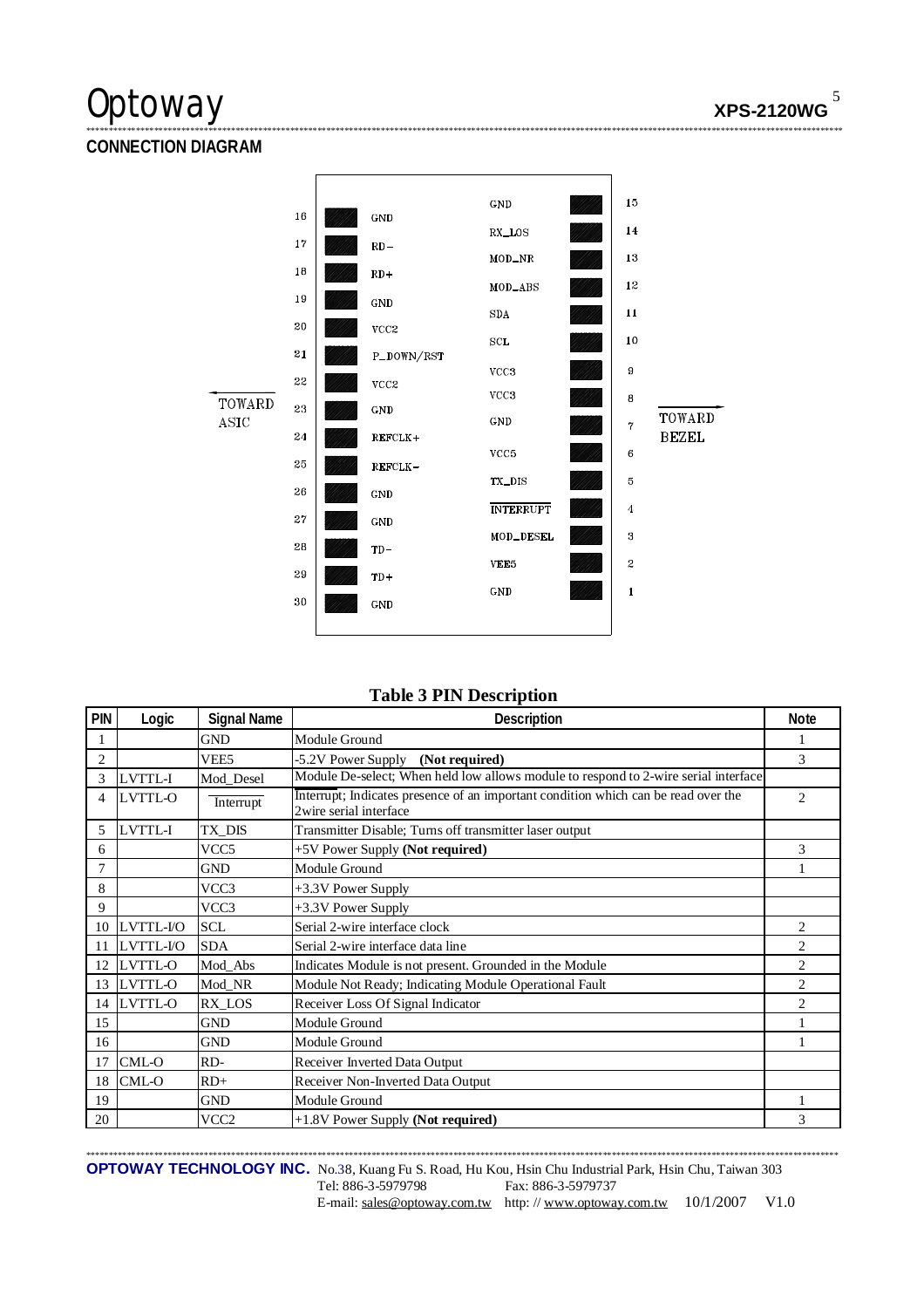# Optoway **XPS-2120WG**

6

| 21 | LVTTL-I      | P Down/RST       | Power down; When high, requires the module to limit power consumption to 1.5W or      |   |
|----|--------------|------------------|---------------------------------------------------------------------------------------|---|
|    |              |                  | below. 2-Wire serial interface must be functional in the low power mode.              |   |
|    |              |                  | Reset; The falling edge initiates a complete reset of the module including the 2-wire |   |
|    |              |                  | serial interface, equivalent to a power cycle.                                        |   |
| 22 |              | VCC <sub>2</sub> | $+1.8V$ Power Supply (Not required)                                                   | 3 |
| 23 |              | <b>GND</b>       | Module Ground                                                                         |   |
|    | 24 PECL-I    | $RefCLK+$        | Reference Clock Non-Inverted Input, AC coupled on the host board. (Not used.          | 4 |
|    |              |                  | Internally terminated to 50 ohm (100 ohm diff.))                                      |   |
|    | 25 PECL-I    | RefCLK-          | Reference Clock Inverted Input, AC coupled on the host board. (Not used. Internally   | 4 |
|    |              |                  | terminated to 50 ohm (100 ohm diff.))                                                 |   |
| 26 |              | <b>GND</b>       | Module Ground                                                                         |   |
| 27 |              | <b>GND</b>       | Module Ground                                                                         |   |
| 28 | CML-I        | TD-              | <b>Transmitter Inverted Data Input</b>                                                |   |
| 29 | <b>CML-I</b> | $TD+$            | Transmitter Non-Inverted Data Input                                                   |   |
| 30 |              | <b>GND</b>       | Module Ground                                                                         |   |

1. Module ground pins GND are isolated from the module case and chassis ground within the module.

2. Shall be pulled up with 4.7K-10Kohms to a voltage between 3.15V and 3.45V on the host board.

3. These PINs are open within module.

4. A Reference Clock input is not required. If present, it will be ignored.

**Mechanical Specification (Units in mm)** 



\*\*\*\*\*\*\*\*\*\*\*\*\*\*\*\*\*\*\*\*\*\*\*\*\*\*\*\*\*\*\*\*\*\*\*\*\*\*\*\*\*\*\*\*\*\*\*\*\*\*\*\*\*\*\*\*\*\*\*\*\*\*\*\*\*\*\*\*\*\*\*\*\*\*\*\*\*\*\*\*\*\*\*\*\*\*\*\*\*\*\*\*\*\*\*\*\*\*\*\*\*\*\*\*\*\*\*\*\*\*\*\*\*\*\*\*\*\*\*\*\*\*\*\*\*\*\*\*\*\*\*\*\*\*\*\*\*\*\*\*\*\*\*\*\*\*\*\*\*\*\*\*\*\*\*\*\*\*\*\*\*\*\*\*\*\* **OPTOWAY TECHNOLOGY INC.** No.38, Kuang Fu S. Road, Hu Kou, Hsin Chu Industrial Park, Hsin Chu, Taiwan 303 Tel: 886-3-5979798 Fax: 886-3-5979737 E-mail: [sales@optoway.com.tw](mailto:sales@optoway.com.tw) http: // [www.optoway.com.tw](http://www.optoway.com.tw) 10/1/2007 V1.0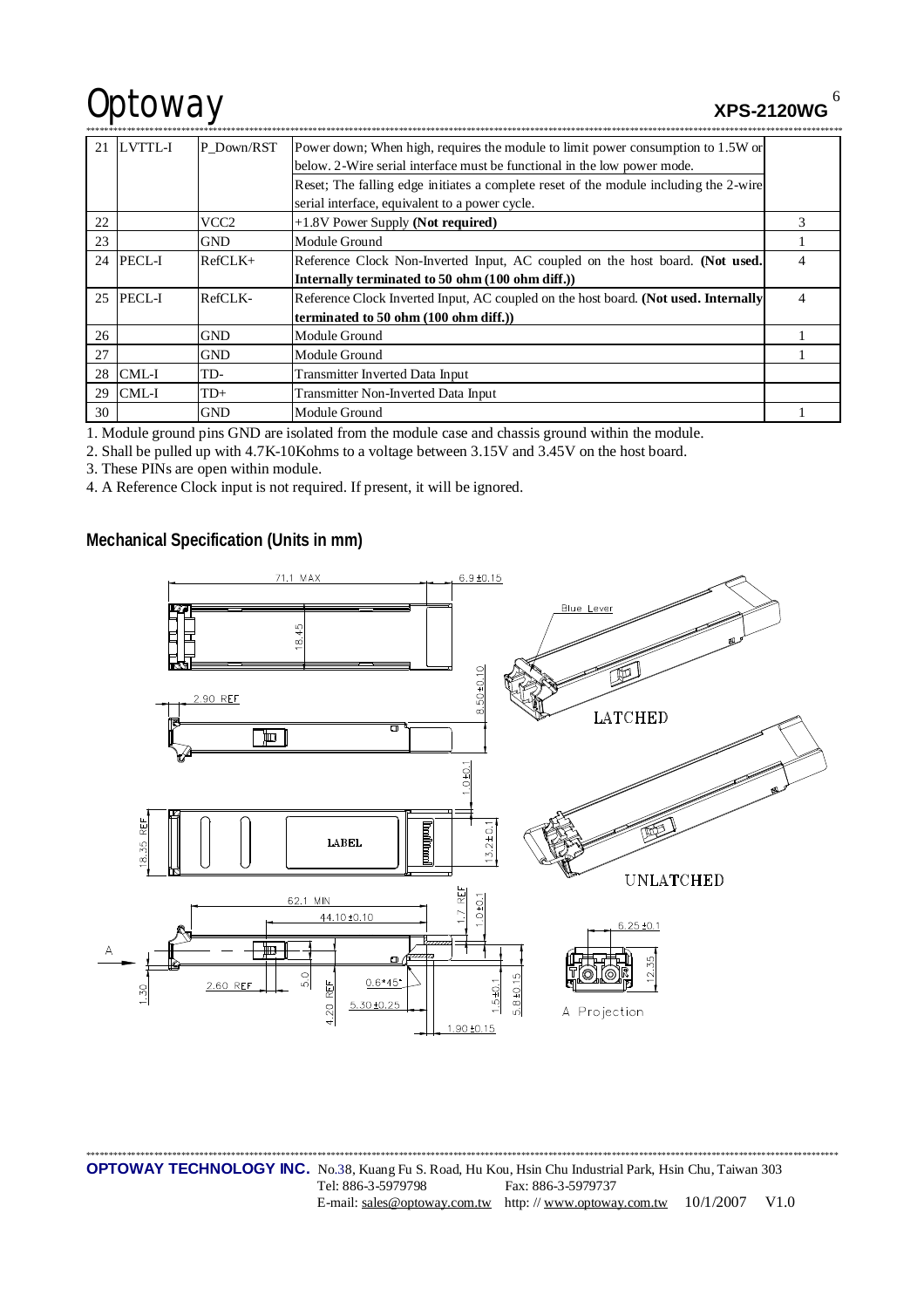# Optoway

 $\overline{7}$ **XPS-2120WG** 

Recommended Power Circuit Schematic



### Recommended Interface Circuit



**OPTOWAY TECHNOLOGY INC.** No.38, Kuang Fu S. Road, Hu Kou, Hsin Chu Industrial Park, Hsin Chu, Taiwan 303 Tel: 886-3-5979798 Fax: 886-3-5979737 E-mail: sales@optoway.com.tw http://www.optoway.com.tw 10/1/2007 V1.0